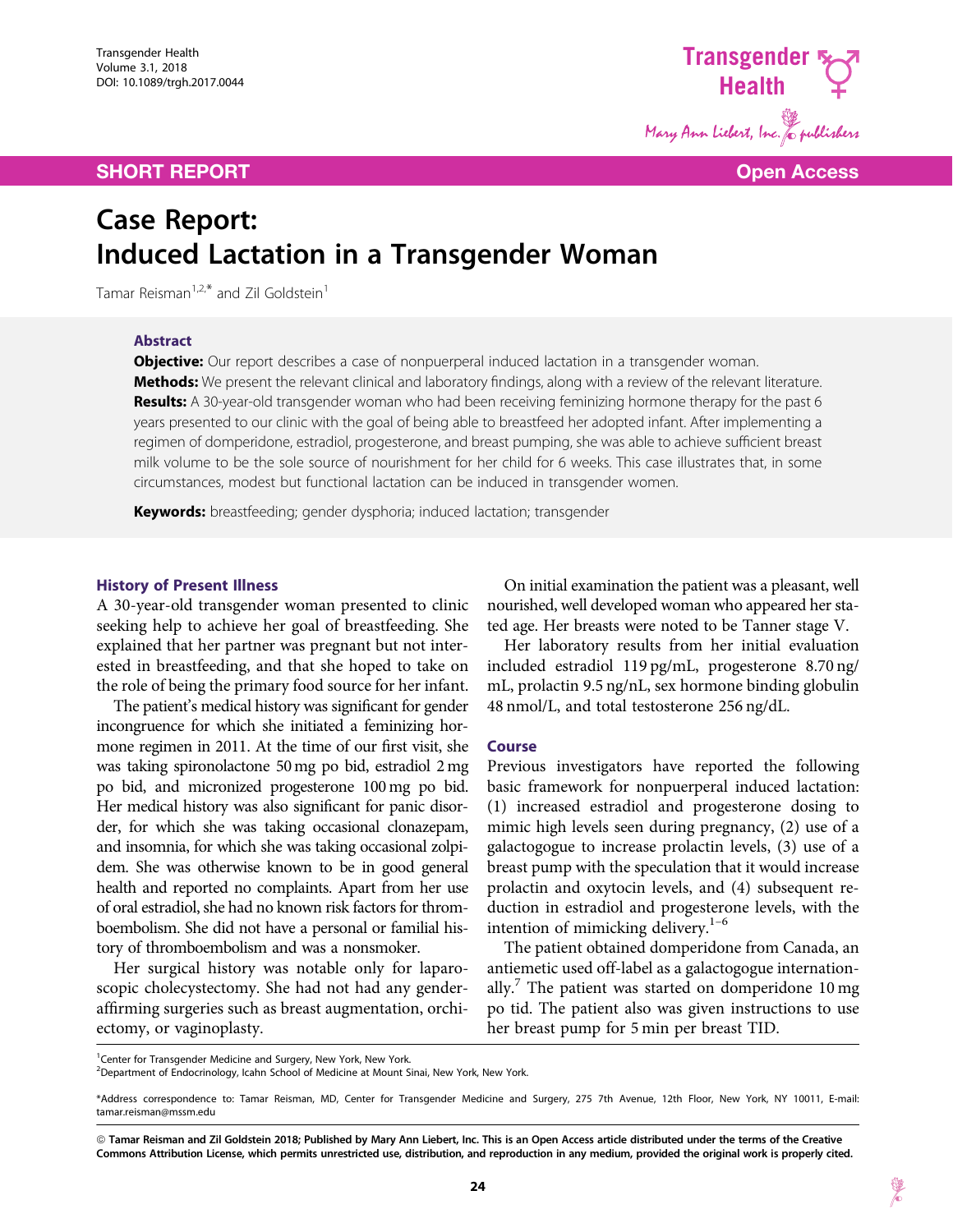The patient's first follow-up visit occurred at 1 month. On physical examination, she was able to express droplets of milk. The domperidone dose was increased to 20 mg po qid, her micronized progesterone to 200 mg po daily, her estradiol to 8 mg po daily, and her breast pump use to six times daily.

At the 2nd month visit, her progesterone was increased to 400 mg po daily and her estradiol had increased to 12 mg daily.

Three months after starting treatment, 2 weeks before the baby's due date, the patient was making 8 oz of breast milk per day. Her estradiol regimen was shifted to a low dose patch (0.025 mg daily) and her progesterone dose was lowered to 100 mg daily.

Three and a half months after she had started the mentioned regimen, the baby was born weighing 6 lbs 13 oz. The patient breastfed exclusively for 6 weeks. During that time the child's pediatrician reported that the child's growth, feeding, and bowel habits were developmentally appropriate. At 6 weeks, the patient began supplementing breastfeedings with 4–8 oz of Similac brand formula daily due to concerns about insufficient milk volume. At the time of this article submission, the baby is approaching 6 months old. The patient continues to breastfeed as a supplement to formula feeding, and she continues to adhere to the medication regimen described earlier.

#### **Discussion**

We believe that this is the first formal report in the medical literature of induced lactation in a transgender woman.

Breastfeeding offers immunological, metabolic, and psychosocial benefits for both mother and infant. Breast milk contains secretory IgA, anti-inflammatory agents, and other immunomodulators that give breastfed infants immunological advantages relative to formula-fed infants.<sup>8,9</sup>

Formula-fed infants are noted to have higher risk of rotavirus infection, otitis media, hospitalization for lower respiratory tract infections, sudden infant death syndrome, necrotizing enterocolitis, asthma, and childhood obesity relative to their breastfed counterparts.<sup>8–13</sup>

In addition, breastfeeding offers economic advantages by allowing families to save resources that might be devoted to formula and infant healthcare.<sup>14</sup> Women who breastfeed are noted to have lower rates of breast cancer and ovarian cancer than women who have never breastfed.<sup>9</sup>

Breastfeeding has been noted to facilitate mother– child bonding.<sup>15</sup> For this reason, there has been interest among adoptive parents in inducing lactation, and

there have been a number of published articles outlining protocols to that effect. $1-6$ 

One major difference between the induction of lactation in cis and transgender women is the need for androgen blockade in the latter group. Our patient continued to take spironolactone while breastfeeding for androgen blockade. A known metabolite of spironolactone, cancrenone is excreted in human milk. This has been shown to be 0.2% of the maternal daily dose, which is thought to be clinically insignificant.<sup>16</sup> Spironolactone has been reported to have tumorigenic potential in rats, but according to the American Academy of Pediatrics, it is thought to be compatible with breastfeeding.<sup>17</sup>

Throughout this process, the patient used domperidone that was obtained from Canada, where it is commonly used off-label as a galactogogue. Domperidone is not currently available in the United States for gastrointestinal use due to the FDA's concern about its association with cardiac arrhythmias, cardiac arrest, and sudden death when used intravenously. The FDA has warned against domperidone's off-label use as a galactogogue due to its unknown risks on breastfeeding infants.<sup>7</sup> Although there is significant literature indicating that domperidone increases prolactin levels and milk volume, $18-20$  it is uncertain whether this intervention was necessary to induce lactation. The patient used a breast pump, which likely increased her prolactin levels independently of domperidone.<sup>21</sup> It is not clear at

Table 1. Patient's Estradiol, Prolactin, and Progesterone Levels at Each Clinic Visit

|                     | <b>Estradiol</b><br>(pq/mL) | Prolactin<br>(nq/nL) | Progesterone<br>(nq/mL) | Total<br>testosterone<br>(nq/dL) |
|---------------------|-----------------------------|----------------------|-------------------------|----------------------------------|
| Day 0 (first visit) | 63                          | 10                   | 8                       | 20.52                            |
| Day 17              | No data                     | 119                  | 13                      | No data                          |
| Day 28              | 129                         | 148                  | 6                       | No data                          |
| Day 56              | 34                          | 143                  | 4                       | No data                          |
| Day 70              | 33                          | 115                  | 5                       | No data                          |

Female reference ranges: prolactin (nongravid): 1.40–24.00 ng/nL; prolactin (gravid, lactating): no reference range available.

Estradiol (nongravid): follicular phase: 27–122 pg/mL; midcycle phase: 95–433 pg/mL; luteal phase: 49–291 pg/mL; postmenopausal female:  $<$ 41 pg/mL.

Estradiol (gravid): first trimester: 188–2497 pg/mL; second trimester: 1278–7192 pg/mL; third trimester: 6137–3460 pg/mL.

Estradiol (lactating): no reference range available.

Progesterone (nongravid): midfollicular phase: 0.31–1.52 ng/mL; midluteal phase: 5.16–18.56 ng/mL; postmenopausal <0.08–0.78 ng/mL.

Progesterone (gravid): first trimester: 4.73–50.74 ng/mL; second trimester: 19.51–45.30 ng/mL; third trimester: 58.7–214.0 ng/mL.

Progesterone (lactating): no reference range available.

Total testosterone: female: 9–55 ng/dL; female (gravid, lactating): no reference range available.